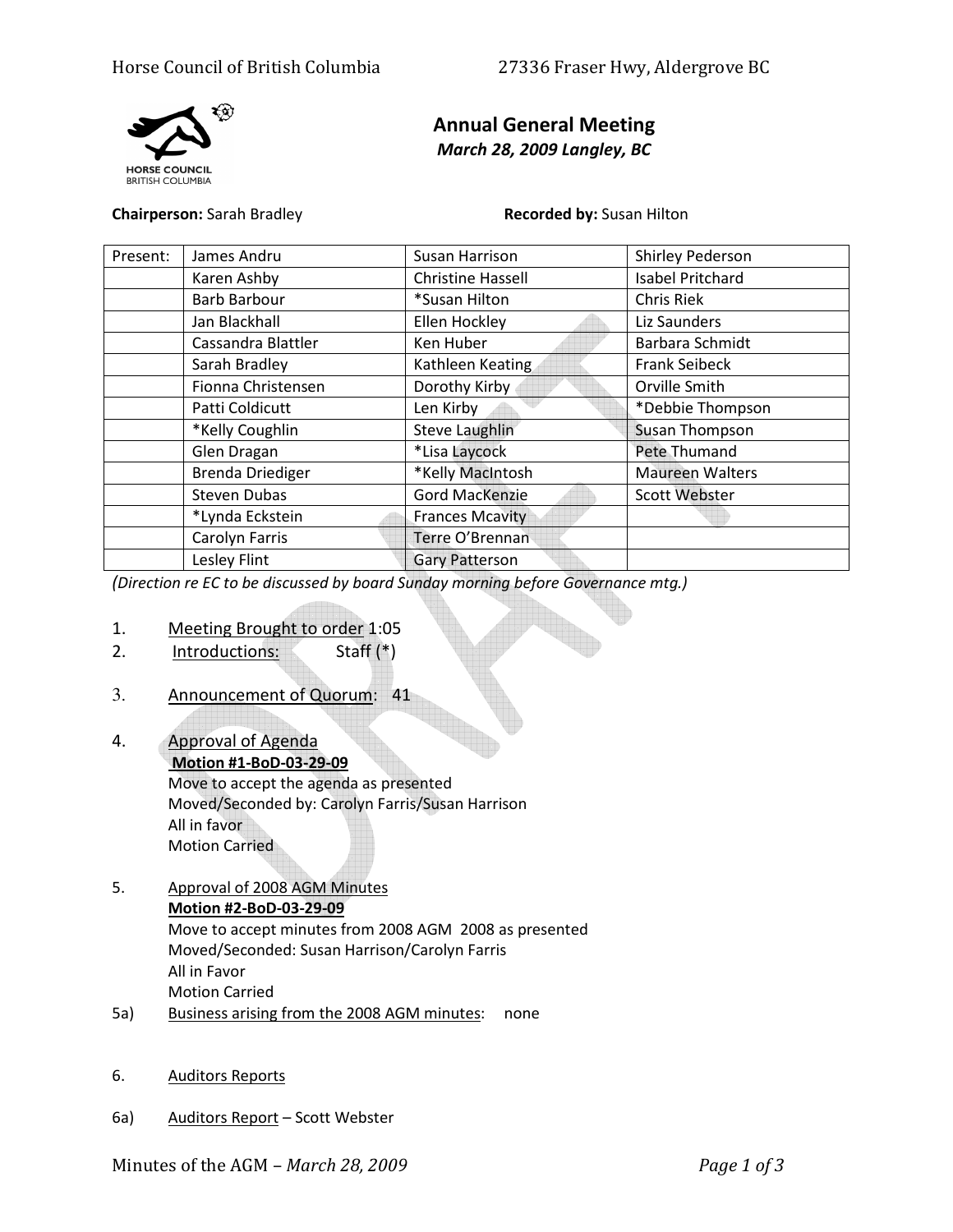# Horse Council of British Columbia 27336 Fraser Hwy, Aldergrove BC

 Discussion: \$73,049.00 – cash flow – an increase Gaming expense/income is usually out of synch by one year

## Motion #3-BoD-03-29-09

Moved to accept Auditor's report as presented Moved/Seconded by: Gary Patterson/Gord MacKenzie All in favor Motion carried

## 6b) Motion #4-BoD-03-29-09

Moved that offices of Webster & Associates be retained as auditors for 2009 fiscal period Moved/Seconded by: Gary Patterson/Gord MacKenzie All in favor Motion carried

- 7. Year in Review: Executive Director's Report -Summer Games has directed HCBC to have Vaulting & Para included
- 8. VP Reports

#### VP Competition – Maureen Walters

 Discussion: If you have competed at a national level championship you are ineligible. There is ambiguity in the rules – if competitor fits criteria (some issues still have to be resolved).

VP Coaching & Education - Dorothy Kirby

 VP Marketing & Membership – Barb Barbour Re November banquet – Hazelmere Golf & Country Club – shuttle bus will be running

#### VP Industry – Gord MacKenzie

 Industry trade fair in Alberta – look up to HCBC as leading equine organization in Canada – good job – we have a great reputation

#### VP Recreation – Isabel Pritchard

 Back Country is putting together a junior trail riders program Discussion: Legislation re liability on private property or Crown Land Motorized trail users – gov't. has developed a one-time fee that stays with the vehicle

# 8a) Motion #5-BoD-03-29-09

 Moved that VP reports be approved as presented Moved/seconded by: Chris Reik/Susan Thompson All in favor Motion carried

#### 9. Adjournment

## Motion #6-BoD-03-29-09

 Moved that the AGM meeting be adjourned Moved/seconded by: Gord MacKenzie/Dorothy Kirby All in favor Motion carried